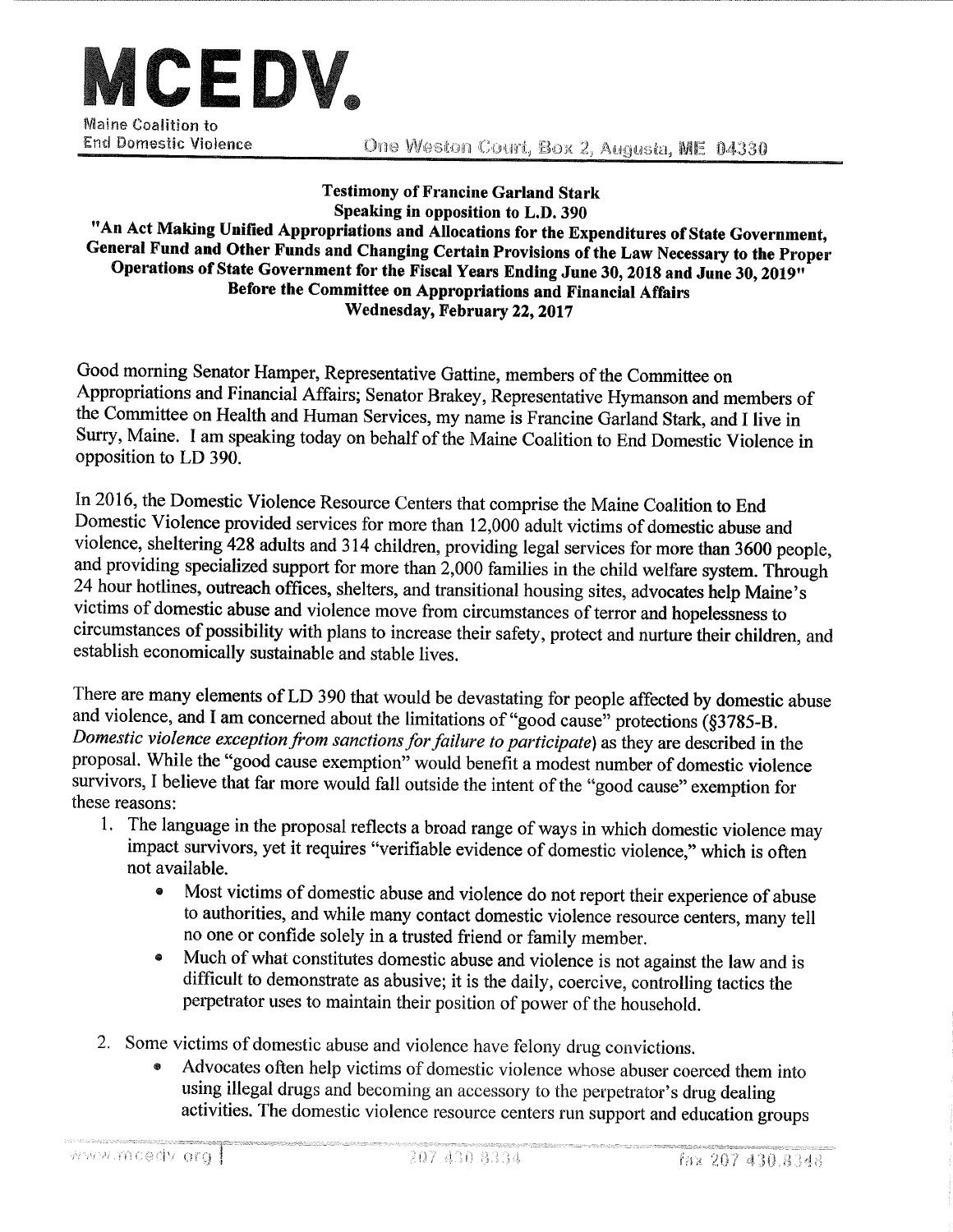in Maine's jails and prisons, and regardless of what criminal behavior resulted in their incarceration, women in Maine's correctional system overwhelmingly report a history of domestic and sexual violence. Yet these victims would be subject to a lifetime ban on SNAP and TANF as they try to reestablish themselves in the community and start lives.

- 3. Some victims of domestic violence are immigrants
	- Whether they came to Maine escaping war, as wives to American servicemen, as professionals pursuing careers - domestic violence is, unfortunately, common across cultural and national boundaries, and victims should be able to seek safety and temporary financial assistance to survive the process of escaping violence in their homes in Maine without risking destitution.
- 4. Some victims of domestic violence may have hit the lifetime limit for receiving TANF due to a past relationship and find themselves years later escaping another abusive partner. It is unclear from the bill's language whether a "good cause" exemption would apply in such a case. This would prevent them from receiving TANF in the second crisis and from receiving Alternative Aid.
- 5. Exempting people only for a current crisis of domestic violence fails to take into account the trauma of witnessing domestic violence as a child or growing into adulthood in a context of chaos created by perpetrators of domestic violence.
	- According to a report prepared by the Maine Medical Center Dept. of Vocational Services, 2,824 of the 4,613 people assessed for job readiness over a 2.25-year period had experienced abuse: 61%. Of these, 91% had experienced verbal abuse, 81% physical, 48% sexual. 19% reported that it affected their ability to work.

The limits on the ASPIRE and Parents as Scholars Programs proposed would be devastating to people escaping or recovering from domestic violence. Even if survivors of domestic violence were given "good cause" to be exempt from the work requirements (a vital exemption for single parents escaping abuse, particularly if their children have behavioral challenges resulting from their experience of witnessing domestic violence) a 12-month educational program would in only rare cases provide the foundation necessary for the person to earn a living wage.

The Job Readiness Requirement that the *applicant must attend a job-readiness and vocational* evaluation and training program administered by the department or its designee (Sec. FFFF-5. 22 MRSA  $\S 3762$ , sub- $\S 21$ ) does not appear to include a "good cause" exemption. Time is of the essence for survivors escaping domestic violence, and those in the midst of escaping abuse who are seeking TANF assistance are simultaneously engaged in many kinds of help seeking, trying to keep their children feeling secure and attended while figuring out the safest way to avoid whatever kind of retribution the perpetrator of domestic violence will level against them for trying to escape. The most dangerous time for victims of abuse is when the perpetrator of abuse becomes aware that the victim has decided to break off the relationship or has left the household. A job-readiness evaluation would delay critical financial support for this vulnerable family and affirm what perpetrators of domestic violence so frequently say to their victims: You can't survive without me. You are worthless. You will never make it on your own.

I ask that the committee vote against the further restriction of assistance for Maine's families living in poverty. While we may protect a few of those in need through exemptions in the short term, the larger impact will be to leave too many struggling to survive rather than achieving sustainable lives.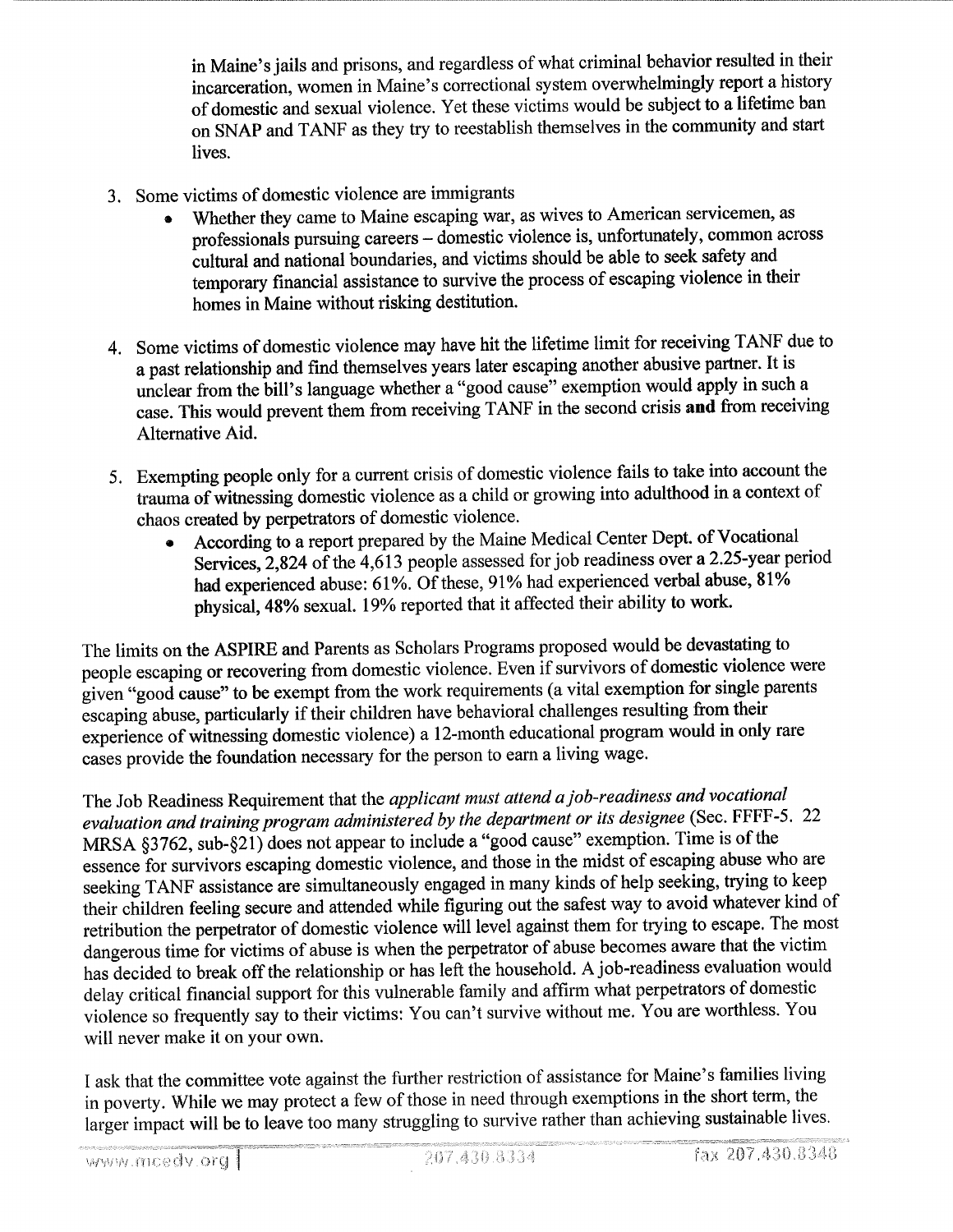

**End Domestic Violence** 

One Weston Court, Box 2, Augusta, ME 04330

**Testimony of Francine Garland Stark** Speaking in opposition to L.D. 390 "An Act Making Unified Appropriations and Allocations for the Expenditures of State Government, General Fund and Other Funds and Changing Certain Provisions of the Law Necessary to the Proper Operations of State Government for the Fiscal Years Ending June 30, 2018 and June 30, 2019" Before the Committee on Appropriations and Financial Affairs Wednesday, February 22, 2017

Good morning Senator Hamper, Representative Gattine, members of the Committee on Appropriations and Financial Affairs; Senator Brakey, Representative Hymanson and members of the Committee on Health and Human Services, my name is Francine Garland Stark, and I live in Surry, Maine. I am speaking today on behalf of the Maine Coalition to End Domestic Violence in opposition to LD 390.

In 2016, the Domestic Violence Resource Centers that comprise the Maine Coalition to End Domestic Violence provided services for more than 12,000 adult victims of domestic abuse and violence, sheltering 428 adults and 314 children, providing legal services for more than 3600 people, and providing specialized support for more than 2,000 families in the child welfare system. Through 24 hour hotlines, outreach offices, shelters, and transitional housing sites, advocates help Maine's victims of domestic abuse and violence move from circumstances of terror and hopelessness to circumstances of possibility with plans to increase their safety, protect and nurture their children, and establish economically sustainable and stable lives.

There are many elements of LD 390 that would be devastating for people affected by domestic abuse and violence, and I am concerned about the limitations of "good cause" protections (§3785-B. Domestic violence exception from sanctions for failure to participate) as they are described in the proposal. While the "good cause exemption" would benefit a modest number of domestic violence survivors, I believe that far more would fall outside the intent of the "good cause" exemption for these reasons:

- 1. The language in the proposal reflects a broad range of ways in which domestic violence may impact survivors, yet it requires "verifiable evidence of domestic violence," which is often not available.
	- Most victims of domestic abuse and violence do not report their experience of abuse  $\bullet$ to authorities, and while many contact domestic violence resource centers, many tell no one or confide solely in a trusted friend or family member.
	- Much of what constitutes domestic abuse and violence is not against the law and is  $\bullet$ difficult to demonstrate as abusive; it is the daily, coercive, controlling tactics the perpetrator uses to maintain their position of power of the household.
- 2. Some victims of domestic abuse and violence have felony drug convictions.
	- Advocates often help victims of domestic violence whose abuser coerced them into using illegal drugs and becoming an accessory to the perpetrator's drug dealing activities. The domestic violence resource centers run support and education groups